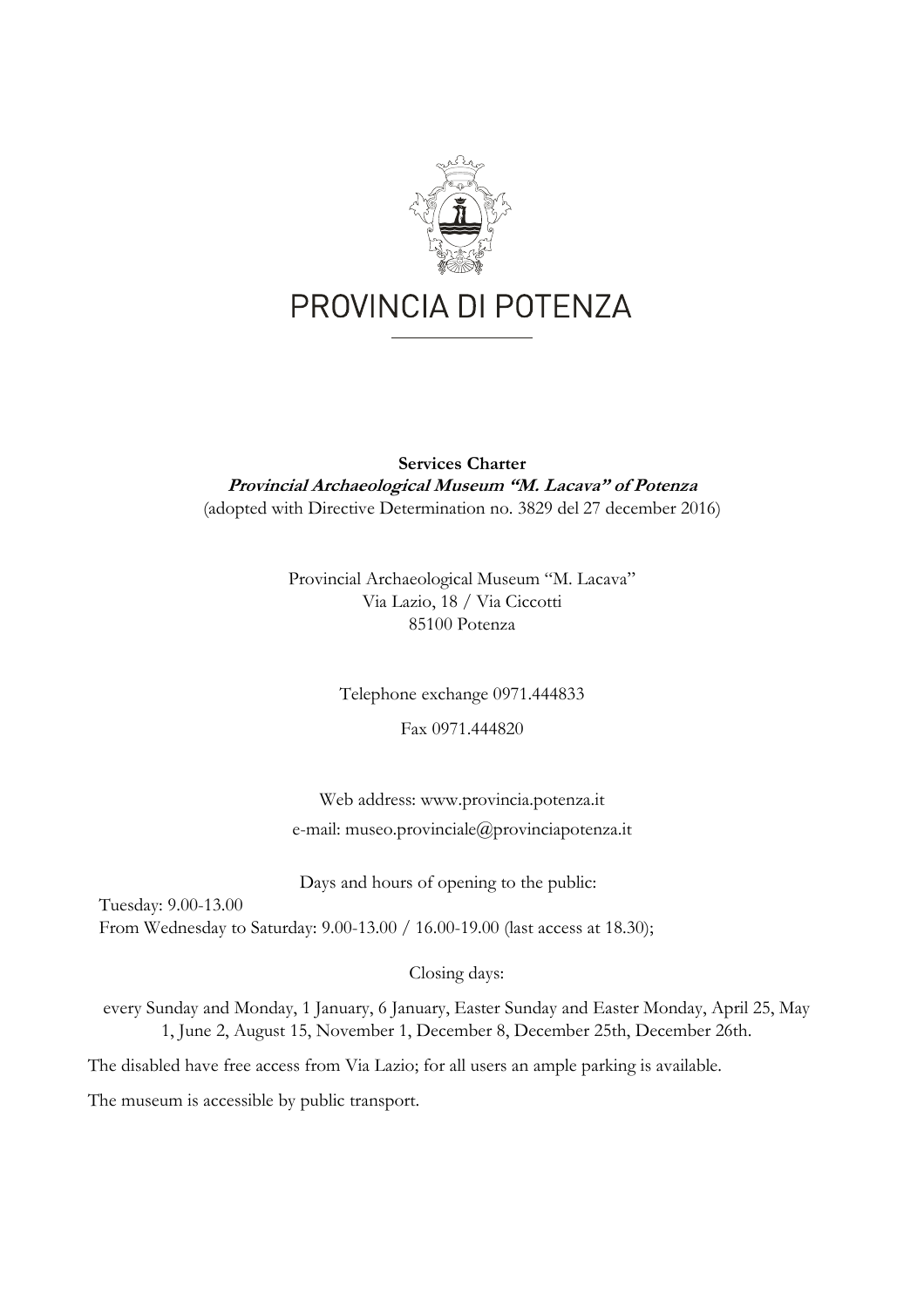#### **INTRODUCTION**

The Services Charter is a communication and information tool that allows users of the Provincial Archaeological Museum of Potenza to know the services offered, to check that commitments are respected and to express their feedback through complaints. The adoption of the Services Charter promotes a broader appreciation of historical and cultural heritage kept in the Provincial Archaeological Museum of Potenza, to adapt the organization of activities to users' expectations.

#### **PRESENTATION OF THE PROVINCIAL ARCHAEOLOGICAL MUSEUM OF POTENZA**

The Provincial Archaeological Museum of Potenza, along with the Historical Archive, the Library and the Picture Gallery, is one of the most ancient cultural institutions of Basilicata.

The Provincial Archaeological Museum of Potenza was founded in 1901 by *Michele Lacava*, physician, historian politician and writer. The Museum was subsequently dedicated to him.

The Provincial Archaeological Museum was inaugurated for the first time in 1901, in two rooms of the Provincial government building; the second inauguration there was in 1907, during the centenary of the establishment of the Province of Basilicata.

The showrooms were in the former women's prison (later Law Court), but in 1912, a fire destroyed all the archaeological finds. The Museum was moved to Palazzo Arrigucci, which was already the seat of the Local Education Authority and of the Land-registry office.

In the same years there was the need to create a provincial building to house the two hundred people of Basilicata suffering from mental diseases. The Provincial Committee examined some projects. The winning design was realized by the engineer Giuseppe Quaroni and by the architect Marcello Piacentini from Rome, named "*Ophelia*" (from the unlucky Shakespearian heroine who became mad after her father's death and committed suicide due to Hamlet's indifference toward her). The project foresaw eighteen pavilions separated by gardens in an orthogonal system of covered and opened paths. Construction began in 1910, but the war and the economic difficulties of the Province destined this building to other uses (a post office, a primary school, private houses, a general hospital,…).

In 1921, thanks to *Vittorio Di Cicco* (first Director of the Museum), the pavilion designed to house the "semi-wealthy" female patients in Santa Maria quarter, became the new location of the Provincial Archaeological Museum of Potenza (the present Provincial Picture Gallery).

When Di Cicco died, in 1923, the new Director became *Concetto Valente*, who collected all regional pieces of art. But the bombing of September  $8<sup>th</sup>$  and  $9<sup>th</sup>$  1943, damaged the heritage of the Provincial Archaeological Museum. Valente never give up neither his role nor his project.

After reconstruction (1947) the Museum was reopened to the public (1954), but in 1958 it closed again for managerial problems.

In the 1960s, the new Director, *Francesco Ranaldi*, obtained the construction of a new location (the current one), thanks to the Funds for the South and to the project of De Franciscis.

In May 1980, the new Provincial Archaeological Museum was inaugurated, but unfortunately, all the exhibits were destroyed by the terrible earthquake of 23 November.

The building was borrowed from the employees of the Provincial Administration, who freed it in 1984. Thirteen years passed between structural and functional adaptations.

In 1988, Ranaldi interest to all this and committed suicide.

A new inauguration there was on December  $15<sup>th</sup>$  1997, thanks to Adele Bellini, an archaeological inspector.

In 2000, the Museum, in collaboration with the Superintendence, organized new archaeological exhibitions, exhibitions of contemporary artists and important cultural events.

#### **PURPOSES OF THE PROVINCIAL ARCHAEOLOGICAL MUSEUM**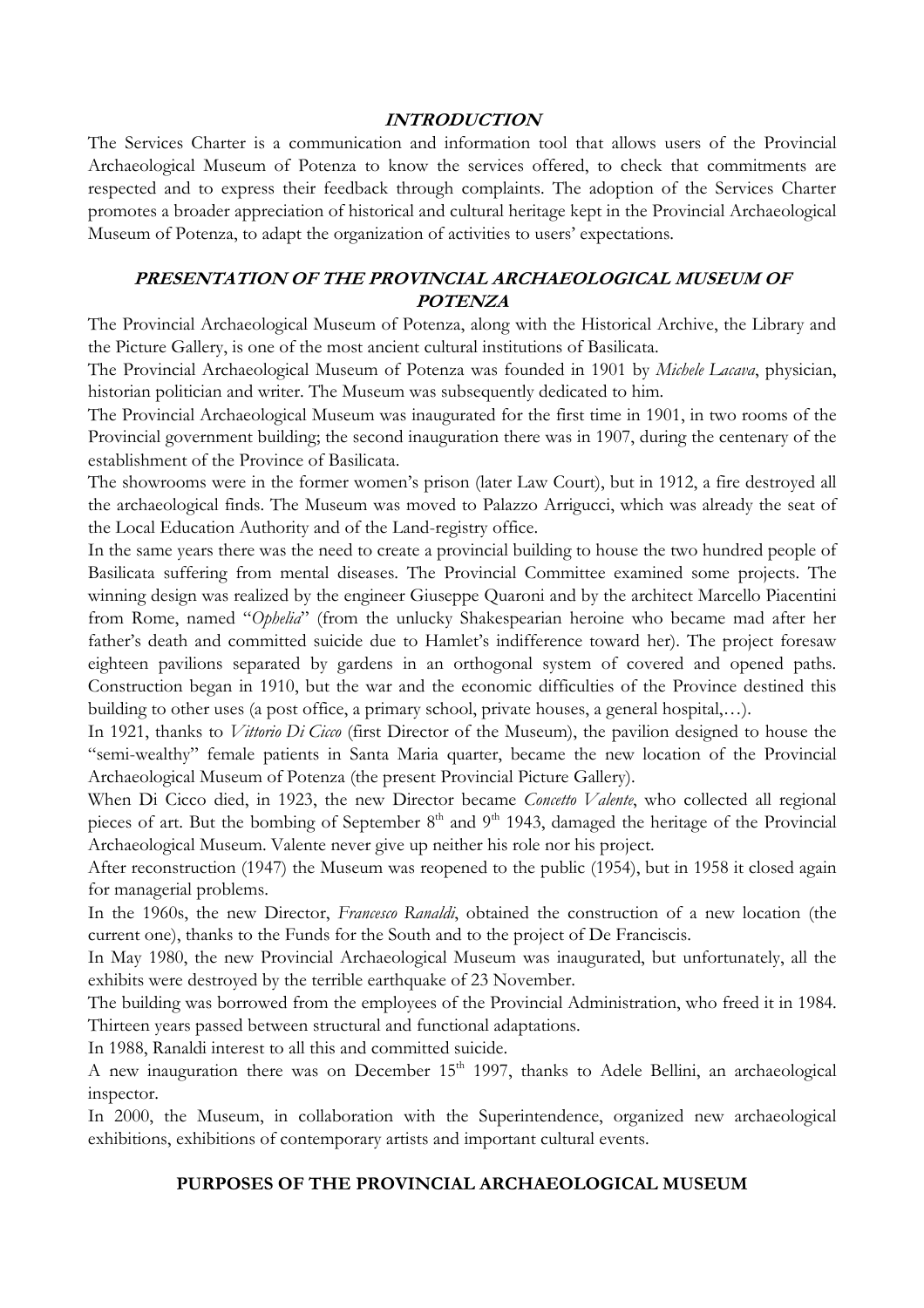The Provincial Archaeological Museum is a permanent non-profit institution, serving the community and open to the public.

Its first purpose is to protect, preserve, emphasize and promote the study and the knowledge of the historical and cultural heritage of Potenza and of Basilicata, in order to preserve the memory and urge the curiosity of the past, and to promote the knowledge of critical tools useful to the better comprehension of the present, developing a strong sense of belonging to the territory and a strong cultural identity.

## **MISSION OF THE PROVINCIAL ARCHAEOLOGICAL MUSEUM**

The mission of the Provincial Archaeological Museum of Potenza is to acquire, preserve, study, exhibit and communicate its collections. The path includes:

- "*Il riposo delle pietre erranti*", installation dedicated to Giuseppe Antonello Leone;
- The "*Pre-prohistoric Section*", dedicated to Francesco Ranaldi, that includes the pre-protohistoric findings of Basilicata, date back to the period between the Palaeolithic and late Bronze, discovered in the Atella-Vitalba basin, in the Filiano-Tuppo dei Sassi and in the Caves of Latronico;
- "*Materials for a lapidarium*", lapidary manufactured articles of the Roman Age;
- *Native and Roman-Greek findings*, coming from the urban area of Metaponto;
- *Findings* coming from: Serra and Rossano di Vaglio, Cancellara, Garaguso, Montescaglioso, Monticchio, Lavello, San Mauro Forte, Armento, Picerno, Baragiano, Muro Lucano, Montemurro, Banzi, Torretta, Brindisi di Montagna;
- Reconstruction of the *Aragonese acqueduct*, at the entrance of via Ciccotti;
- Photographic collections: *"Icone"* of Aldo La Capra; *"A Berlino c'era un buco"* of Pasquale Modica; *"Io non ho paura"* of Philippe Antonello; *"Con occhio di donna"* – 2007; *"Con occhio di donna"* – 2008; *"Divino"* of Ottavio Chiaradia; *"Con gli occhi della memoria"* of Franco Pinna; *"La Lucania di Carlo Levi"* of Mario Carbone; *"Bella storia Mineurs"* of Ugo Lo Pinto; *"Pollino 1974-1976"* of Guy Jaumotte; *"Silenzi"* of Arcangelo Palese.

Other activities belonging to the Provincial Archaeological Museum are cultural, educational and formative initiatives.

It also promotes scientific research in collaboration with Italian and foreign universities.

### **FUNDAMENTAL PRINCIPLES**

The Provincial Archaeological Museum of Potenza is inspired by the following principles:

- **Equality and Impartiality:** it is guaranteed an equal treatment to all users, without discriminations of sex, race, language, religion, nationality, politic opinion. The Provincial Archaeological Museum of Potenza will remove possible inefficiency and will guarantee the access to all citizens, without any restriction;
- **Continuity:** the Provincial Archaeological Museum of Potenza guarantees continuity and regularity in the provision of his services, committing to promptly communicate any interruption;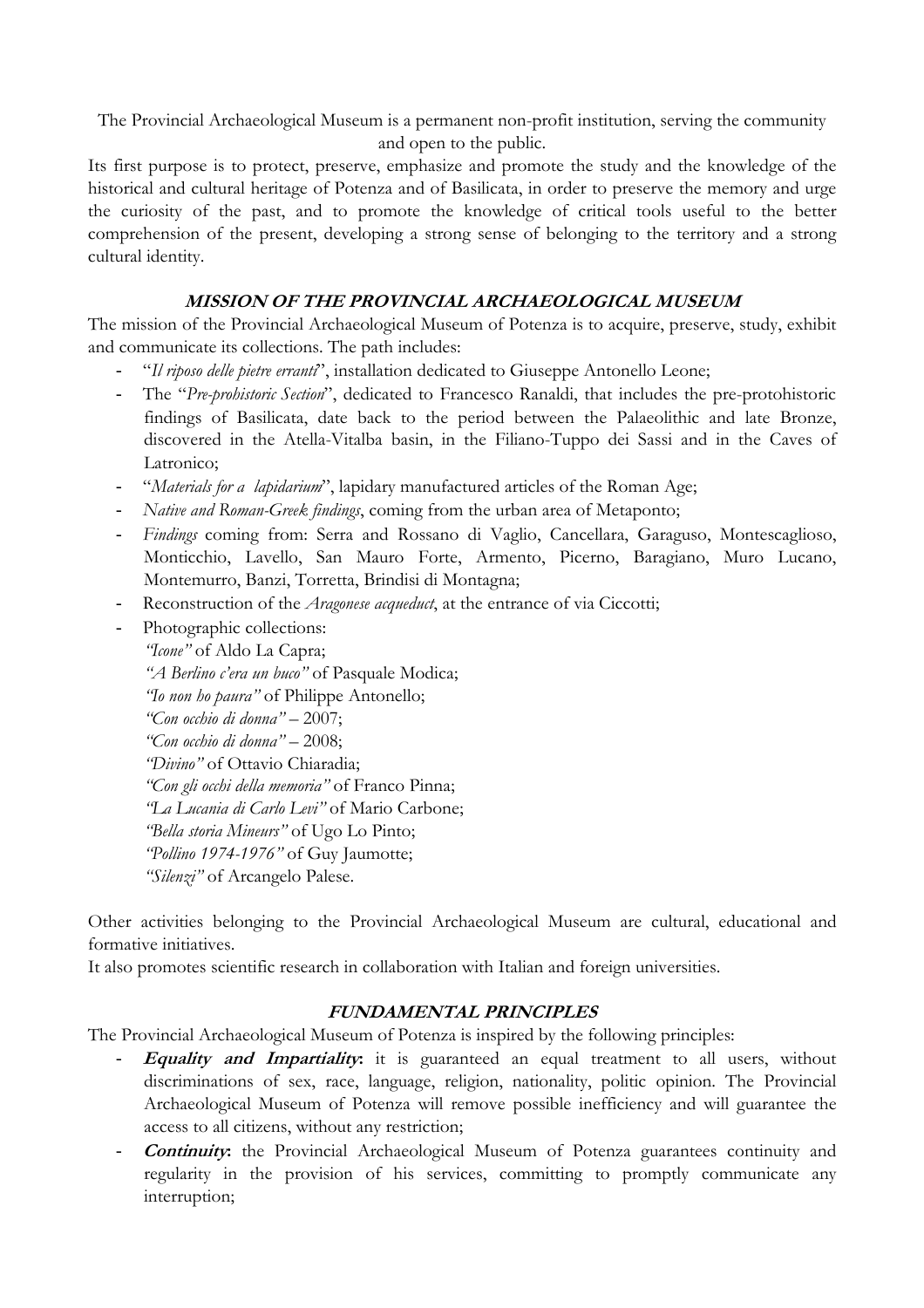- **Participation:** users must actively participate, in order to put into practice any request and suggestions;
- **Security and Confidentiality:** in order to protect user privacy, the Provincial Archaeological Museum of Potenza won't give up to third parties or distribute the user personal data;
- **Availability and Clarity:** the staff of the Provincial Archaeological Museum of Potenza must be kind, polite and collaborative;
- **Effectiveness and Efficiency:** the objective of the Director and the staff of the Provincial Archaeological Museum of Potenza is the continuous improvement of the efficiency and effectiveness of its services, by adopting the most functional technological, organizational and procedural solutions.

# **USER RIGHTS**

Users are entitled to:

- Obtain clear and precise information about the offers and access modes to the services offered by the Provincial Archaeological Museum of Potenza;
- Communicate with the Provincial Archaeological Museum of Potenza by using phone, fax, email;
- Communicate observations, suggestions and complaints.

## **USER DUTIES**

It is always good to adopt behaviors of good education. Users are obliged to:

- Deposit bags or other items in the wardrobes;
- Do not introduce large-sized animals;
- Take photos and videos on specific authorization of the Director;
- Do not smoke.

### **SERVICES**

The services offered by the Provincial Archaeological Museum of Potenza are included in the following areas:

# **ACCESS TO THE MUSEUM AND RECEPTION**

- Visits by individual persons or groups;
- Easy access to the information desk;
- Presence of internal signs (explanatory panels) and external one;
- Toilets for disabled.

# **ACCESS TO THE HERITAGE AND FRUITION**

- Consultation of the boards and captions related to the exhibited works;
- Consultation of the archive of the Museum library with advice on the use of the documents;
- Educational visits and workshops;
- Stay current on the event website programming.

# **CULTURAL PROJECTS**

In the conference room, on demand, it is possible organize dating with authors and presentation of books, conferences and seminars.

The conference room has a video conferencing system; projection with Dolby Digital Surround; big screen;